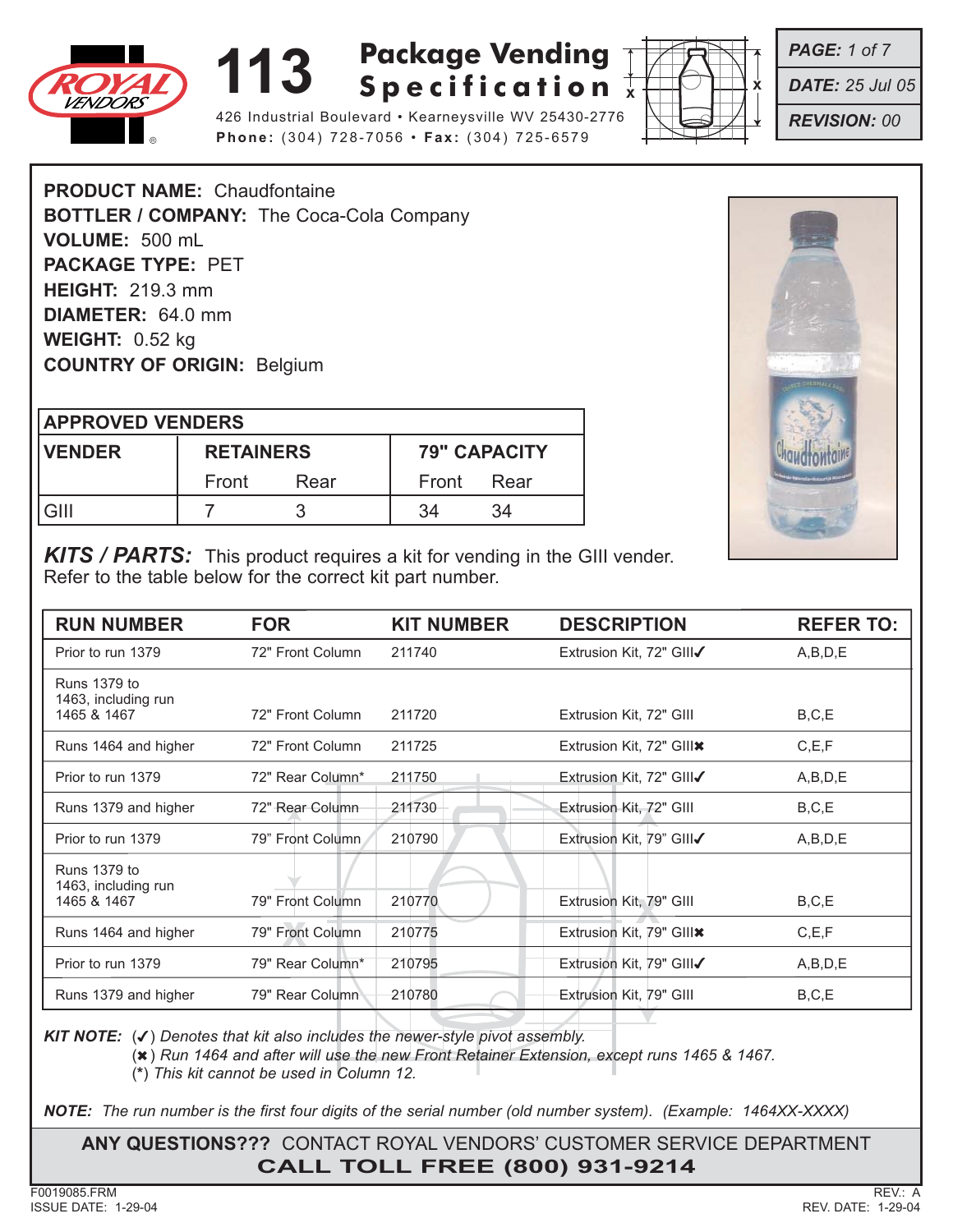

426 Industrial Boulevard • Kearneysville WV 25430-2776 **Phone:** (304) 728-7056 • **Fax:** (304) 725-6579



*PAGE: 2 of 7*

*DATE: 25 Jul 05*

*REVISION: 00*

### **PRODUCT NAME:** Chaudfontaine

**BEFORE WORKING ON VENDER:** Remove power from vender by unplugging vender's main power cord from the AC voltage power source (wall outlet).

## **INSTALLATION PROCEDURE "A"**

#### **REPLACE SMALL PRODUCT PIVOTS WITH LARGE PRODUCT PIVOTS** *(See Figure 1)*

- 1. Remove all product from any column desired to be converted. It will also be necessary to remove all product from any joining front or rear column.
- 2. Loosen the Phillips-head screw that fastens the rod retainer to the front of the base. Rotate the rod retainer to expose the head of the product pivot rod (See Figure 5).
- 3. While supporting the rear pivot, pull the product pivot rod straight out until the end of the rod just clears the front of the rear pivot. Remove the rear pivot.
- 4. While supporting the front pivot, pull the product pivot rod completely out. Remove the front pivot.
- 5. Place the new pivot assembly in the front column and insert the product pivot rod through the front base plate and through the product pivot and center support.
- 6. Place the new pivot assembly in the rear column and continue pressing the product pivot rod through the rear product pivot and through the rear base plate.
- 7. Attach the rod retainer to the front base that was removed in step #1.

*Note: Make sure that the Pivot Pawl is reset into the proper position. See Figure 1A.*

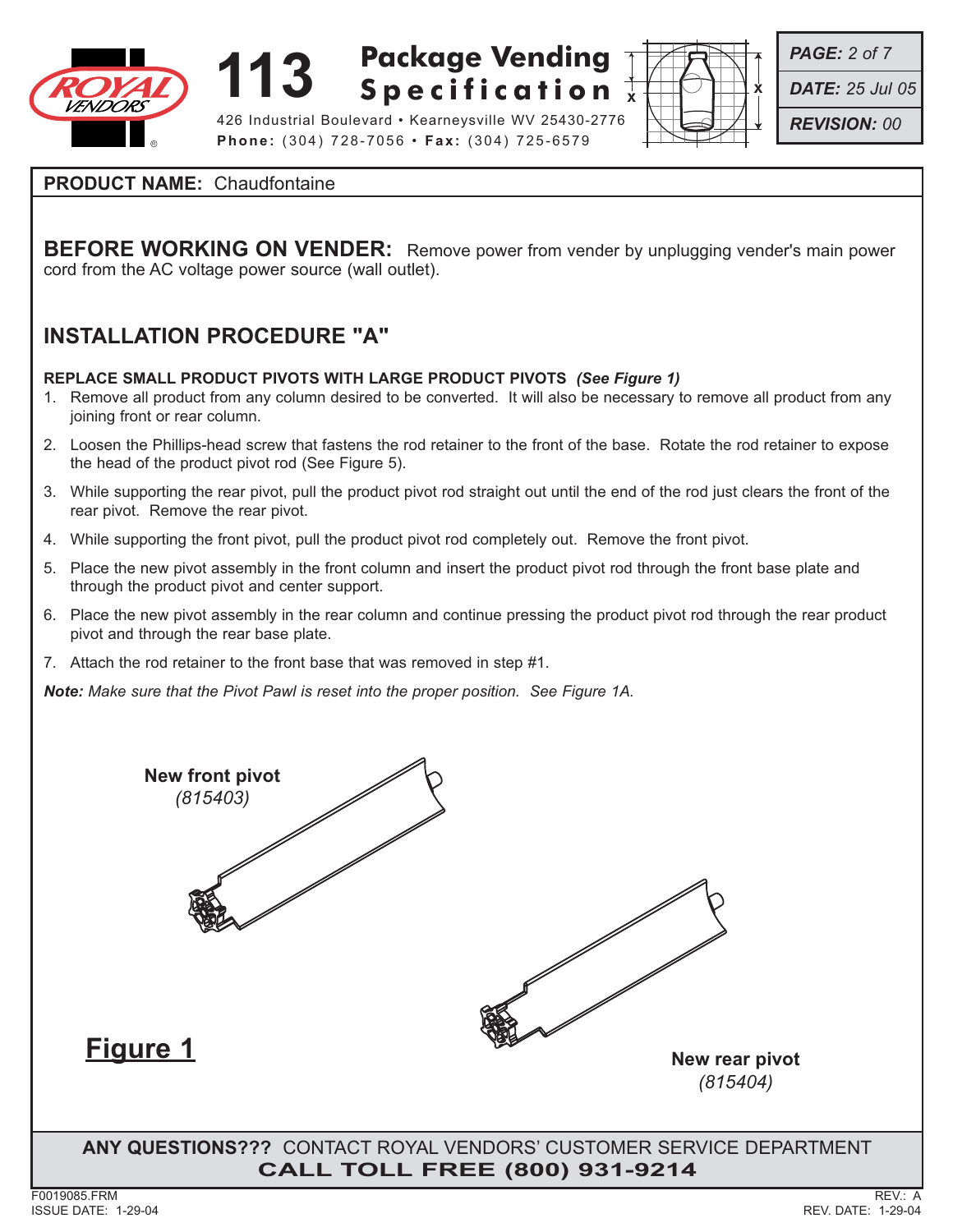

426 Industrial Boulevard • Kearneysville WV 25430-2776 **Phone:** (304) 728-7056 • **Fax:** (304) 725-6579



*PAGE: 3 of 7*

*DATE: 25 Jul 05*

*REVISION: 00*

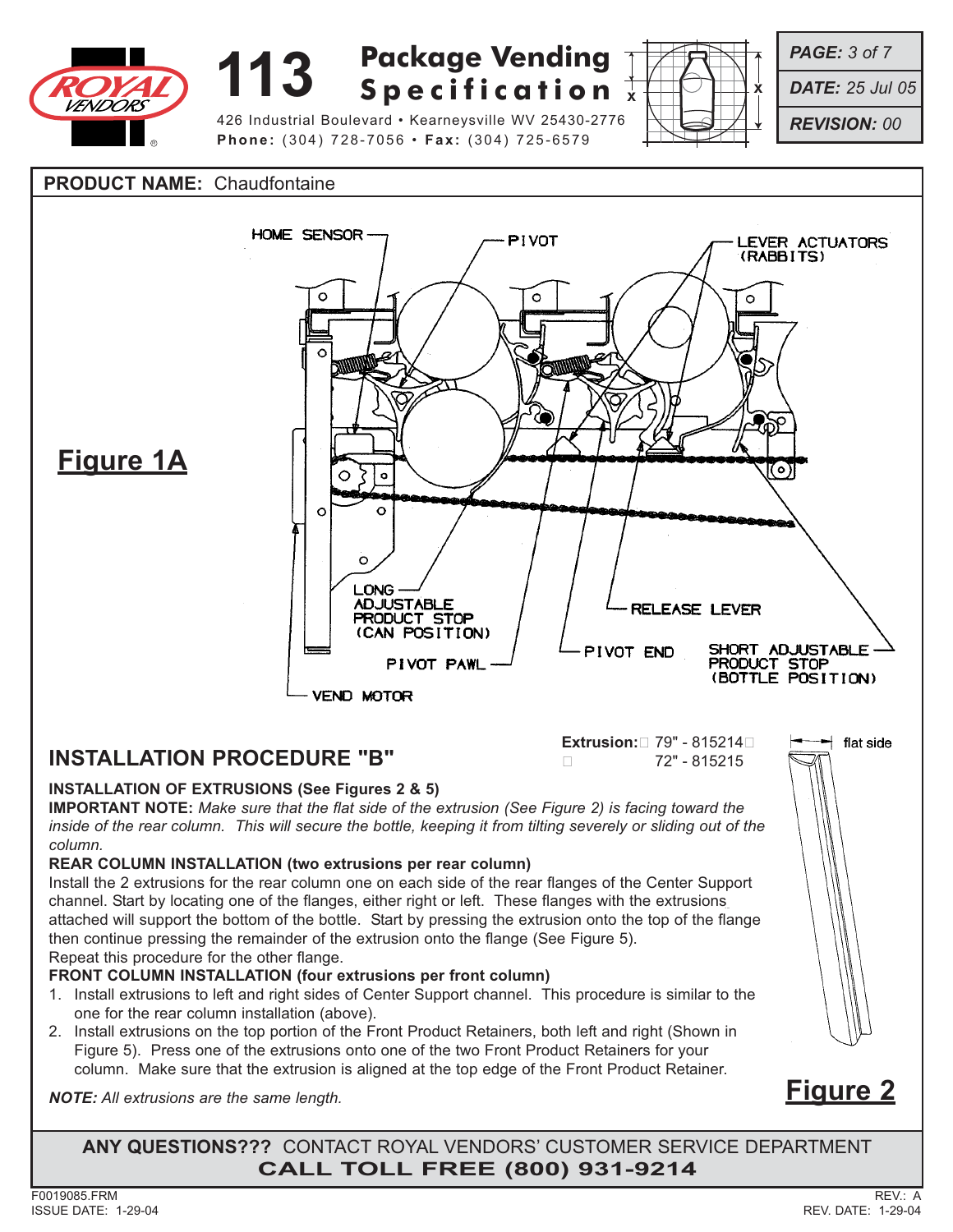

# **113 Specification**  $\frac{1}{x}$ **Specification**

426 Industrial Boulevard • Kearneysville WV 25430-2776 **Phone:** (304) 728-7056 • **Fax:** (304) 725-6579



*PAGE: 4 of 7*

- *DATE: 25 Jul 05*
- *REVISION: 00*

**PRODUCT NAME:** Chaudfontaine

## **INSTALLATION PROCEDURE "C"**

#### **INSTALLATION OF SMALL PACKAGE CLIP ON PRODUCT STOP VENDER SERIAL NUMBER 1379XX-XXXXX AND NEWER ONLY**

- 1. Remove all product from any column desired to be converted. It will also be necessary to remove all product from any joining front or rear column.
- 2. Lift the black rod retainer clip, and remove the bottom product retainer rod (See Figure 5). Position the Small Package Clip-On Product Stop between the Fixed and Adjustable product stops as shown in Figure 5. Ensure that the top of the Small Package Clip On Product Stop (Figure 3) fits securely over the white spacer located on the top product retainer rod.
- 3. Replace the bottom product retainer rod as removed in step #2. Make sure that when replacing the rod that it is placed through the proper product stop holes including the bottom hole of the Small Package Clip-On Product Stop.

*NOTE: When replacing the product retainer rod also set the Adjustable Product Stops to the small-package position. However, the Fixed Product Stop is different than the Adjustable Product Stop; it has only one position available.*



Small Package Clip On Product Stop

## **INSTALLATION PROCEDURE "D"**

### **INSTALLATION OF SMALL PACKAGE CLIP ON PRODUCT STOP VENDERS PRIOR TO SERIAL NUMBER 1379XX-XXXXX**

- 1. Remove all product from any column desired to be converted. It will also be necessary to remove all product from any joining front or rear column.
- 2. Lift the black rod retainer clip and remove the bottom product retainer rod (See Figure 5).
- 3. Loosen the Phillips-head screw that fastens the rod retainer to the front of the base. Rotate the rod retainer to expose the head of the top product retainer rod (See Figure 5).
- 4. Make note of how this rod and all parts on it are installed; you will need to reinstall them later. Remove the top product retainer rod. It is advised to slowly remove the rod because it will be necessary to remove all items that the rod supports.
- 5. Reinstall the top product retainer rod, replacing the auxiliary product stops of any column in which the Small Package Extrusion Kit is being installed, with the white spacers that are included in each kit.
- 6. Install the Small Package Clip-On Product Stop between the Fixed and Adjustable product stops as shown in Figure 5. Ensure that the top of the Small Package Clip-On Product Stop fits securely over the white spacer (installed on the top product retainer rod in step #5).
- 7. Reinstall the bottom product retainer rod as removed in step #4. Make sure that when replacing the rod that it is placed through the proper holes, including the bottom hole of the Small Package Clip-On Product Stop.

*NOTE: When replacing the product retainer rod, also set the adjustable product stops to the small-package position.*

**ANY QUESTIONS???** CONTACT ROYAL VENDORS' CUSTOMER SERVICE DEPARTMENT **CALL TOLL FREE (800) 931-9214**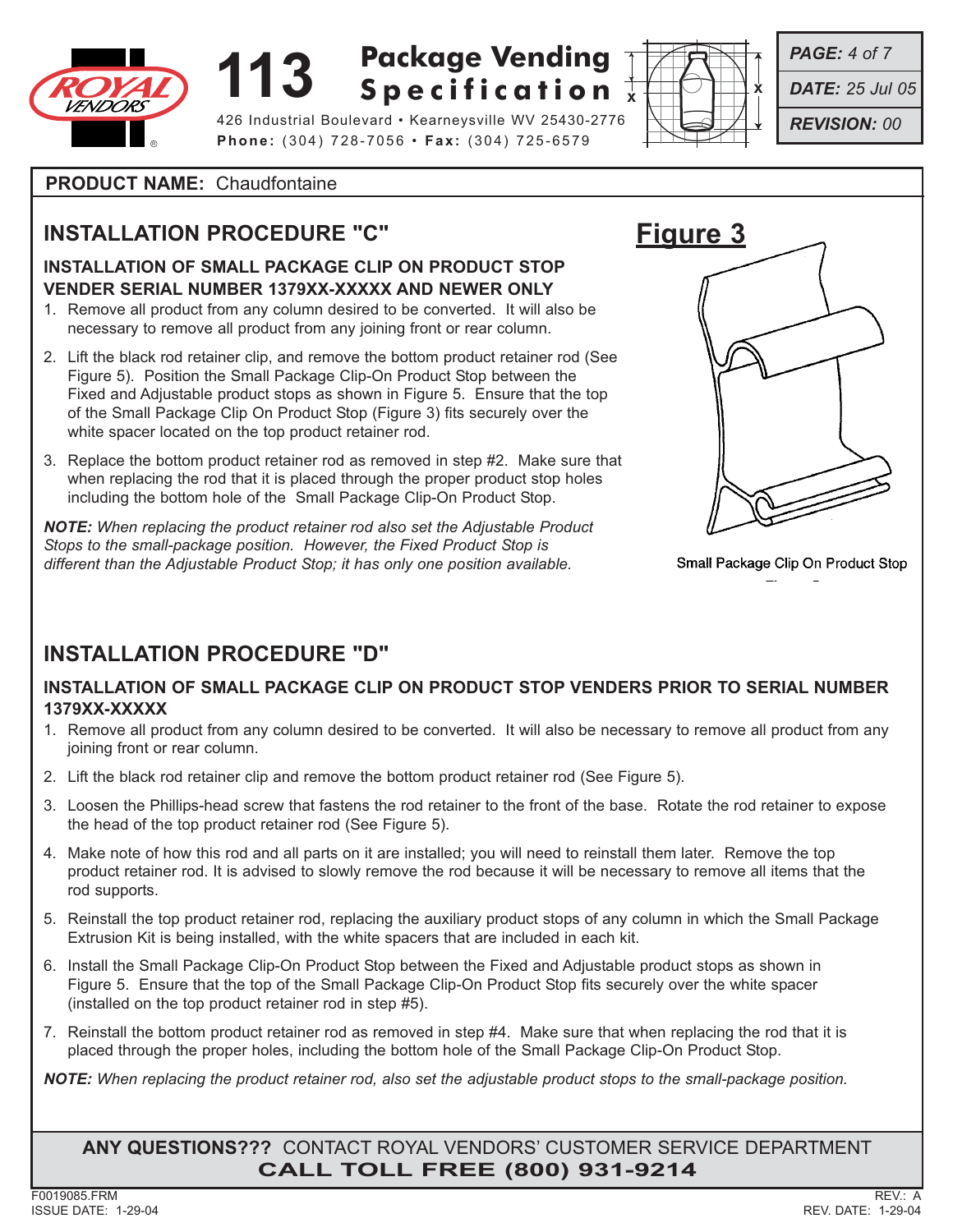

426 Industrial Boulevard • Kearneysville WV 25430-2776 **Phone:** (304) 728-7056 • **Fax:** (304) 725-6579

*PAGE: 5 of 7*

*DATE: 25 Jul 05*

*REVISION: 00*

**PRODUCT NAME:** Chaudfontaine

## **INSTALLATION PROCEDURE "E"**

### **INSTALLATION OF ANTI-BRIDGING PLATE ASSEMBLY (See Figure 4)**

- 1. Unload column to be retrofitted.
- 2. Peel the backing from the three pieces of the two-sided tape on the rear of the Anti-Bridging Plate.
- 3. Place the Anti-Bridging Plate on the column wall against the center channel (divider between the front and rear columns). Make sure that the edge of the "Anti-Bridging Plate" with 12 mm of metal exposed is aligned against the center channel as shown in Figure 4. Locate the bottom edge of the Anti-Bridging Plate just beneath the top edge adjustable product stop as shown in Figure 4.

*NOTE: There is only one Anti-Bridging Plate per kit and it is to be installed on the right column wall as shown below in Figure 4.*

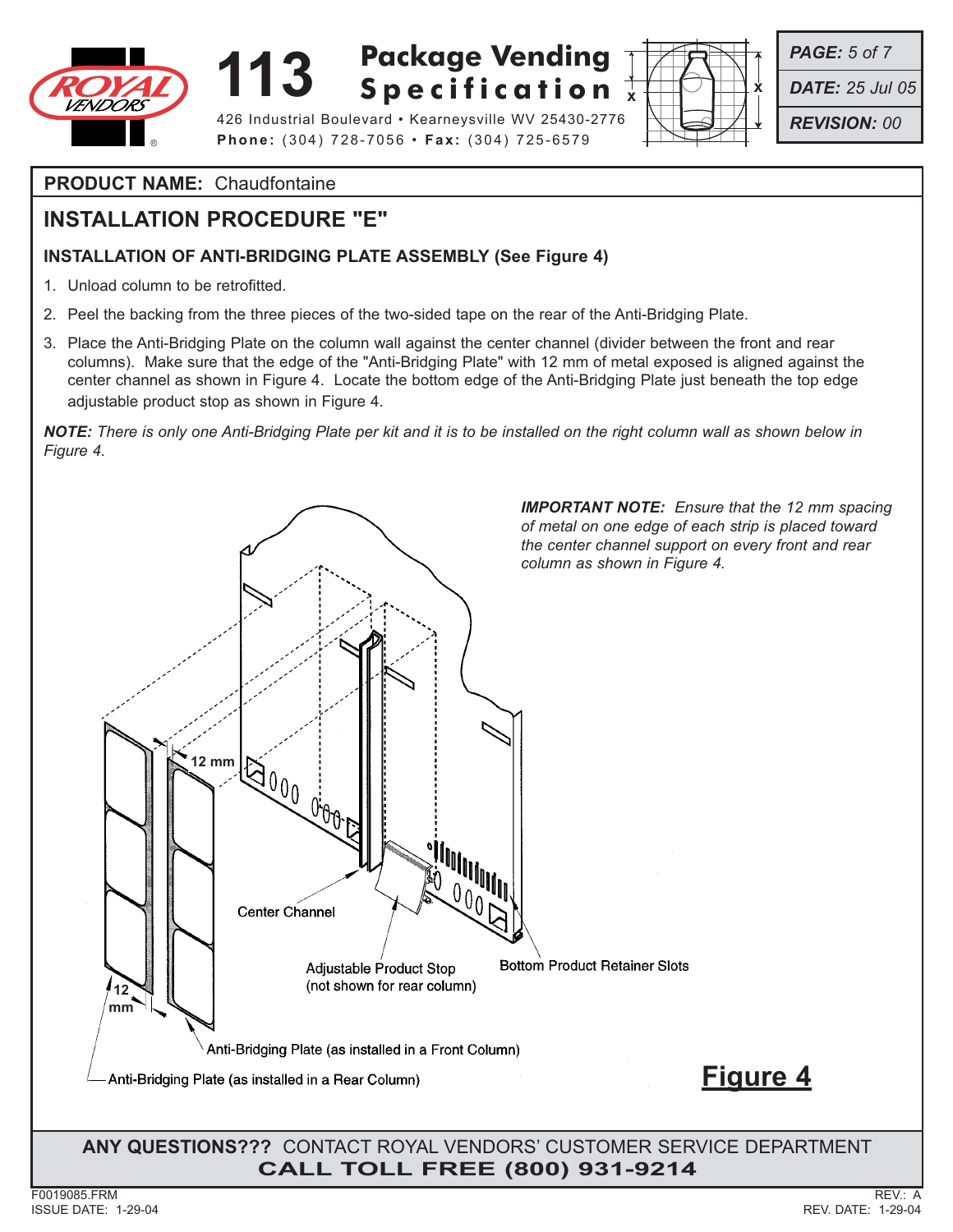

**Phone:** (304) 728-7056 • **Fax:** (304) 725-6579



*PAGE: 6 of 7*

*DATE: 25 Jul 05*

*REVISION: 00*